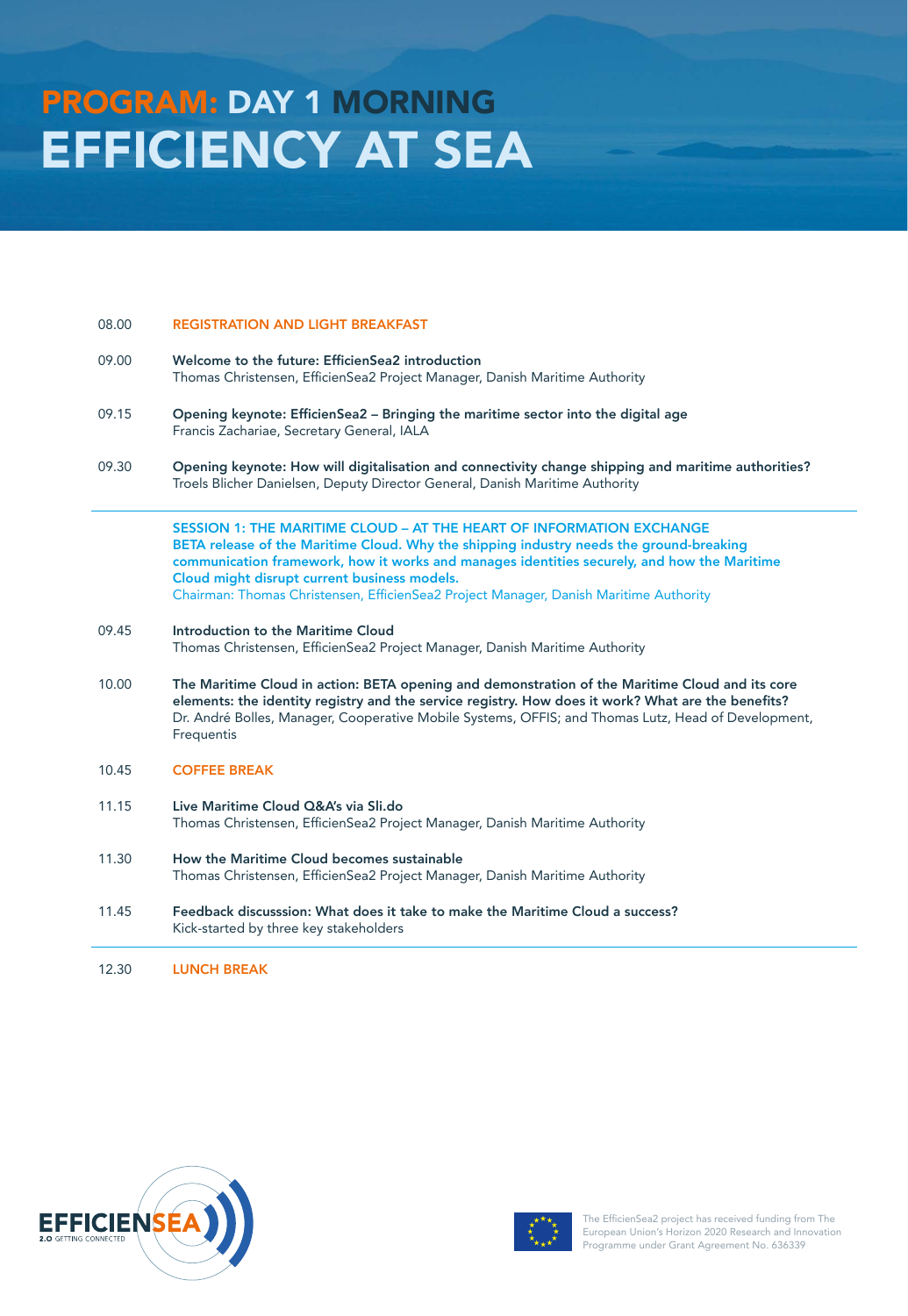# PROGRAM: DAY 1 AFTERNOON EFFICIENCY AT SEA

SESSION 2: EFFICIENCY-BOOSTING SERVICES – REDUCING ADMINISTRATIVE BURDENS How solutions on information exchange between ship and port and voluntary monitoring of emissions work and will benefit your business. Chairman: Jan Boyesen, Head of Development, Maritime Development Center/Transport Innovation Network

- 13.30 Digitalisation of data exchange at sea Jan Boyesen, Head of Development, Maritime Development Center/Transport Innovation Network
- 13.40 EfficienSea2 solutions for automated information exchange between ship and port Jeppe Skovbakke Juhl, Senior Marine Technical Officer and EfficienSea2 WP Lead, BIMCO
- 14.05 EfficienSea2 solution for automated sulphur emission monitoring Frey G. Callesen, Environmental Consultant, LITEHAUZ; and Peter Krog-Meyer, Senior Adviser, Danish Maritime Authority

### 14.30 COFFEE BREAK

15.00 Related efficiency-boosting solutions and synergies with EfficienSea2: Port CDM, EU National Single Windows and Avanti

> Ulf Siwe, Communications Officer, STM/Swedish Maritime Administration; Markku Mylly, Executive Director, EMSA; and Capt. Ben van Scherpenzeel, Director Nautical Developments, Policy & Plans, Port of Rotterdam

15.35 Panel discussion: What does it take to realise efficiency? Participants: Markku Mylly, Executive Director, EMSA; Jakob Boldsen-Lund, Senior Project Manager, DFDS; Tommy Olofsen, Managing Director, OSM Crew Management; Capt. Ben van Scherpenzeel, Director Nautical Developments, Policy & Plans, Port of Rotterdam; and Ulf Siwe, Communications Officer, STM/Swedish Maritime Administration

- 16.15 Connecting the dots benefits and challenges of efficiency-boosting services Jeppe Skovbakke Juhl, Senior Marine Technical Officer and EfficienSea2 WP Lead, BIMCO
- 16.30 Keynote: How digitalisation, big data and the Maritime Cloud will transform shipping Vinay Venkatraman, CEO & founder, Leapcraft

### 17.00 CONFERENCE TAPAS DINNER

20.00 See you tomorrow!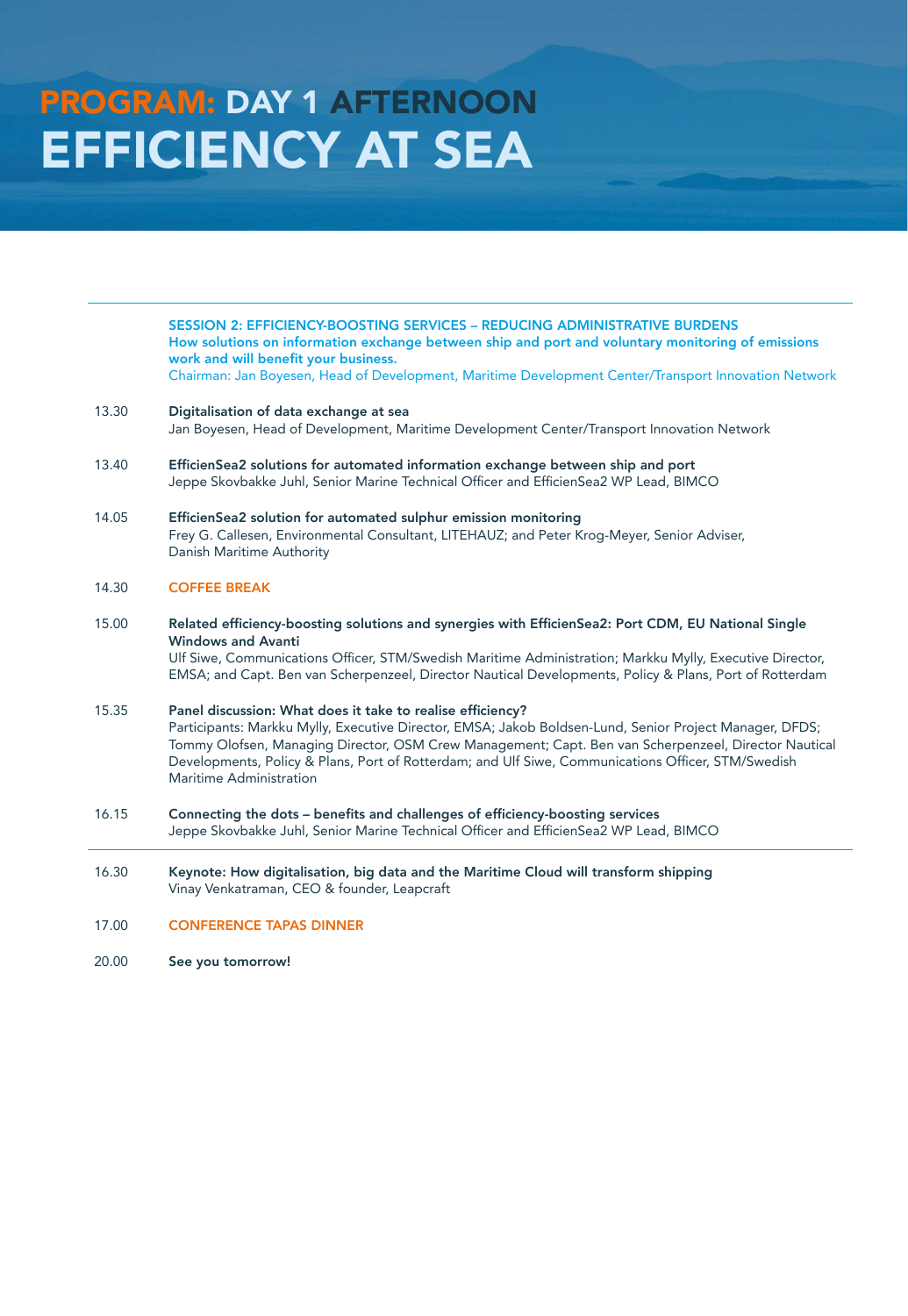### 08.00 REGISTRATION AND LIGHT BREAKFAST

09.00 Keynote: How will e-Navigation affect the life of the mariner, service provider and equipment manufacturer?

Omar Frits Eriksson, Dean, IALA World-Wide Academy and Chair of IALA e-Navigation committee

SESSION 3: RELEASE OF BALTICWEB – A PLATFORM FOR ROLL-OUT OF E-NAVIGATION Experience the BETA release of a web-based platform for our developed end user services and how the Baltic Sea can become a role model for the global roll-out of e-Navigation. Chairman: Bjørn Borbye Pedersen, EfficienSea2 WP Lead, Danish Maritime Authority

09.30 Drawing the big picture: e-Navigation, EfficienSea2, the Maritime Cloud and BalticWeb Bjørn Borbye Pedersen, EfficienSea2 WP Lead, Danish Maritime Authority

#### 09.45 The user's perspective and BalticWeb

Jeanette Juul Jakobsen, Human Factors Specialist, Department of Applied Psychology, FORCE Technology; and Thomas Porathe, Professor, Interaction Design, Department of Product Design, Norwegian University of Science and Technology (NTNU)

10.10 BETA release and demonstration of BalticWeb and selected services Mads Bentzen Billesø, EfficienSea2 WP Lead, Danish Maritime Authority; and Brian Schmidt Nielsen, Deputy Chief Pilot, DanPilot

### 10.35 COFFEE BREAK (AND IDEA WALL + BALTICWEB DEMONSTRATIONS)

- 11.00 Panel discussion: What does it take to make BalticWeb a stepping stone into the digital future? Participants: Thomas Porathe, Professor, Interaction Design, Department of Product Design, Norwegian University of Science and Technology (NTNU); Omar Frits Eriksson, Dean, IALA World-Wide Academy and Chair of IALA e-Navigation committee; and other participants to be announced at the conference
- 11.40 SOLVING THE PROBLEM OF WEAK CONNECTIVITY AND HIGH-COST COMMUNICATION Cost-effective and seamless roaming – how novel communication channels solve the problem of weak connectivity and high-cost communication Peter Andersen, Manager Business Development and EfficienSea2 WP Lead, Thrane&Thrane
- 12.00 LUNCH BREAK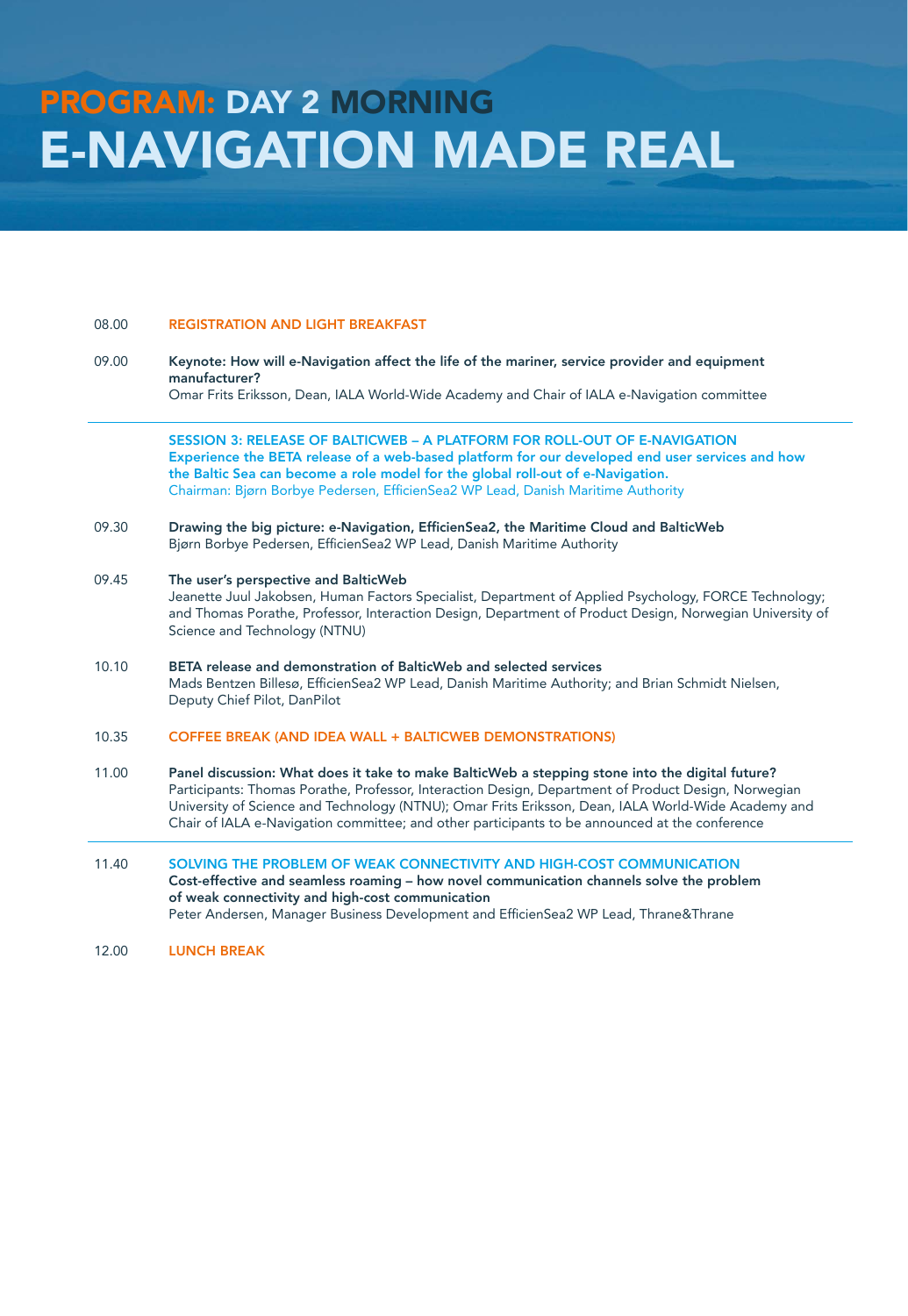# PROGRAM: DAY 2 AFTERNOON E-NAVIGATION MADE REAL

13.00 Keynote: How will new standardised, digital services and the Maritime Cloud affect the industry for suppliers of navigation equipment? Richard Doherty, Deputy Secretary General, CIRM

> SESSION 4: SMART NAVIGATION SERVICES – WITH BUSINESS VALUE How our new generation of standardised navigation services work and provide you with business value. Chairman: Cajsa Fransson, Project Manager and EfficienSea2 WP Lead, Swedish Maritime Administration

- 13.20 Ten harmonised, digital EfficienSea2 navigation services for global roll-out Cajsa Fransson, Project Manager and EfficienSea2 WP Lead, Swedish Maritime Administration
- 13.30 Demonstrations of real-time updated charts services (basic data): Charts S-101 and updates, Navigational warnings & Notices to Mariners, and Bathymetry S-102 Nikolaj Møller, Chief Adviser, Danish Geodata Agency; and Mads Bentzen Billesø, EfficienSea2 WP Lead, Danish Maritime Auhtority
- 14.00 Demonstrations of services for smart wayfinding (data overlays): Optimised route demonstrated on BalticWeb, weather and ice prognosis as a way of finding efficient routes and predicting space weather giving more accurate navigation Lars Markström, Project Manager, SSPA; Till Rasmussen, Research Scientist, Danish Meteorological Institute; and Jean-Jacques Valette, Radio Communication Expert, CLS

14.30 Demonstrations of sea-shore integration services: Route sharing ship to shore, information sharing between VTS/SRS and service for efficient SAR operations Mikko Klang, Project Leader, Finnish Transport Agency; Fredrik Karlsson, Innovation Coordinator, Swedish Maritime Administration; and Mads Bentzen Billesø, EfficienSea2 WP Lead, Danish Maritime Authority

15.00 COFFEE BREAK

### 15.25 Panel discussion: What will digital services mean for user platforms? Moderator: Andy Winbow, Consultant, CIRM Participants: Timo Kostiainen, R&D Manager, FURUNO; Anders Rydlinger, Product Director Navigation, Transas Marine; Erik Styhr Petersen, Director Business Development at SAM Electronics / Lyngsø Marine; Henrik Bech Helnæs, Product Manager, Danelec Marine; and Jacob Nielsen, Business Developer, Rocket Brothers

- 15.55 Interview session: How do we get the service providers on board? Participants: Malin Liljenborg, Nautical Editor, Swedish Maritime Administration; Nikolaj Møller, Chief Adviser, Danish Geodata Agency; Lars Markström, Project Manager, SSPA; and Till Rasmussen, Research Scientist, Danish Meteorological Institute
- 16.15 Connecting the dots services for the future Cajsa Fransson, Project Manager and EfficienSea2 WP Lead, Swedish Maritime Administration
- 16.25 Closing keynote: What will connectivity mean for shipping? Jan Michelsen, Vice President Maritime, Cobham SATCOM

### 16.55 See you in the future

Thomas Christensen, EfficienSea2 Project Manager, Danish Maritime Authority

17.00 CLOSING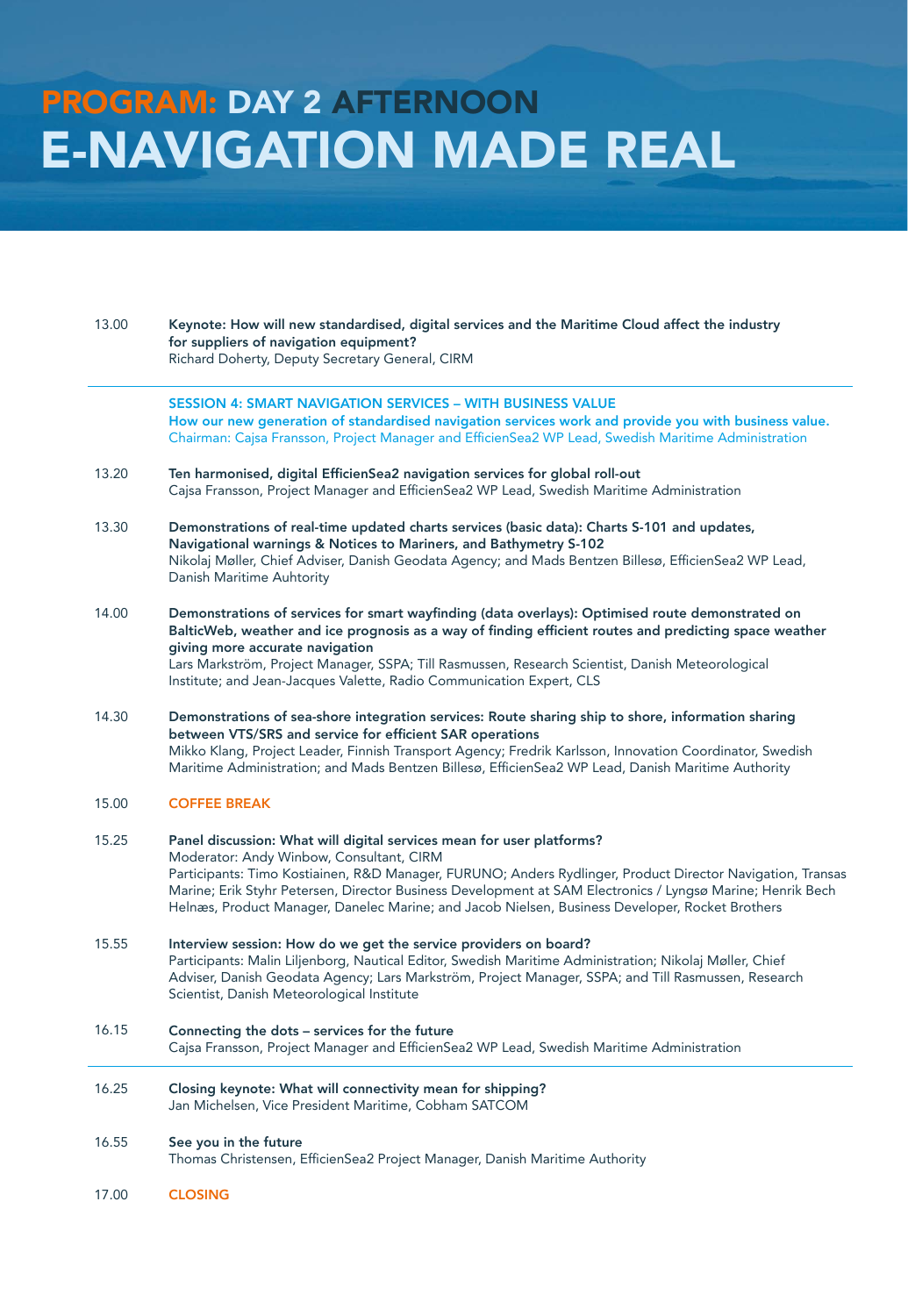### EfficienSea2 Conference: GETTING CONNECTED TO THE FUTURE

### EfficienSea2 solutions are developed by 32 frontrunners

EfficienSea2 is led by the Danish Maritime Authority and has 32 dedicated partners from 12 countries in the Baltic Sea region and beyond, all of whom have been carefully selected to ensure maximum impact of the developed solutions. Don't miss this chance to get a chat with the people who are creating the future:







The EfficienSea2 project has received funding from The European Union's Horizon 2020 Research and Innovation Programme under Grant Agreement No. 636339